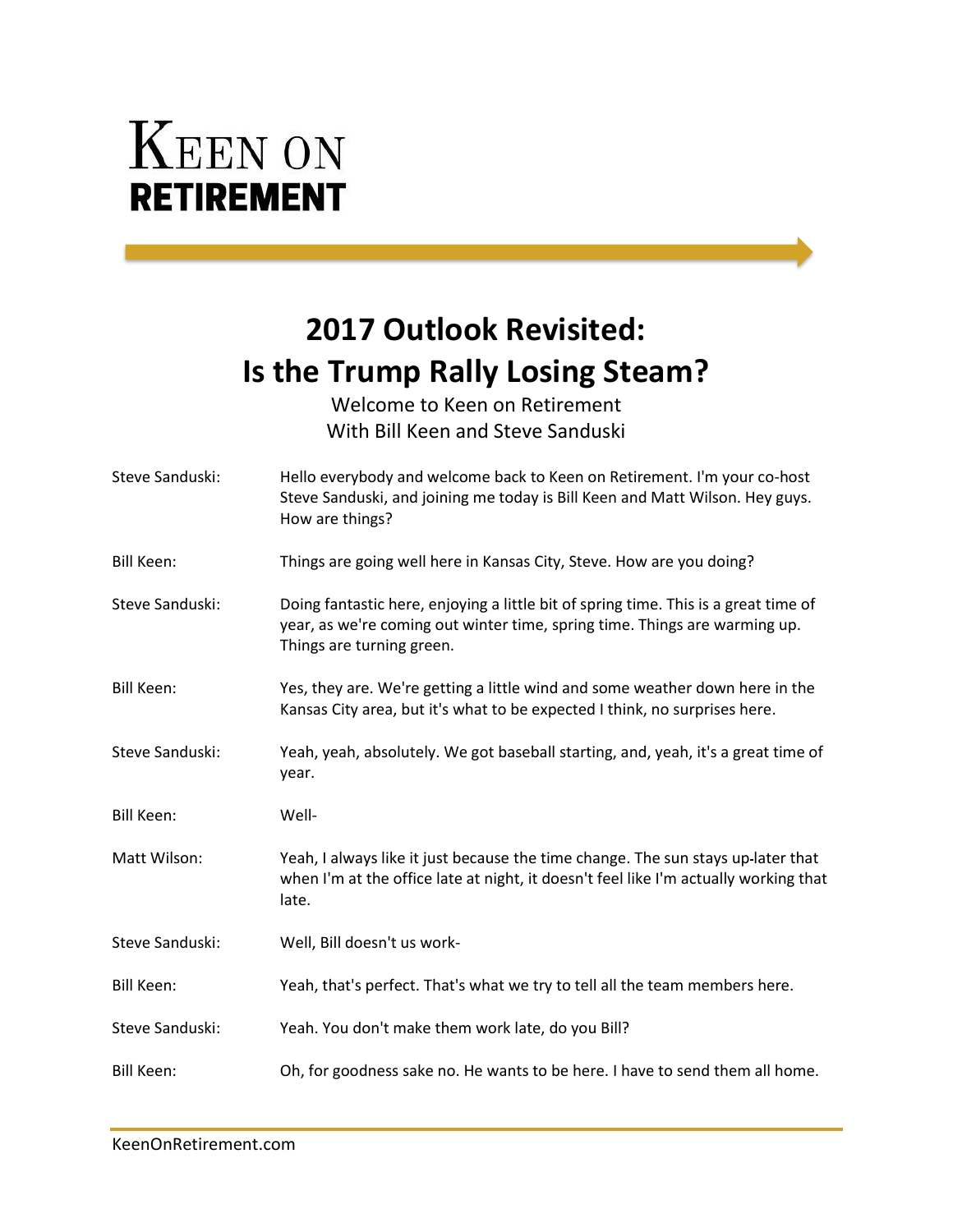- Steve Sanduski: We are working a little late today due to me and a little technology glitch, so appreciate you guys working a little later than normal here to get the podcast going here today. Bill Keen: Well, no problem. It's our pleasure. We finished up a meeting here not long ago and we were good to roll right into it. Steve, these podcasts, as we've talked in the past are such a great medium for us to be able to share with our listeners on their time, when it's convenient for them to listen in. What we're seeing in the
	- firm on a day to day basis and almost real time with what's happening, and we've just been getting quite a nice bit of feedback about how our listeners are appreciative of us being willing to share the information. But first I wanted to ask you a question Steve. I'm going to put you on the spot today.
- Steve Sanduski: Okay, I got my thinking cap on.
- Bill Keen: All right. Matt, you can pipe in, but I would say only after we've given Steve at least probably five seconds. I'll admit I don't have my buzzard handy today, but I'm going to go with this. Steve, tell me what was the Dow Jones Industrial Average in 1961. I have information that told me that that is the year that you were born.
- Steve Sanduski: Now Bill, we're never supposed to tell our ages.
- Bill Keen: Steve, you look like you were much younger than that sir.
- Steve Sanduski: Well, I wasn't exactly born yesterday. All right, well, here's how I'm going to come up with the answer. I grew up in Omaha, and my dad has been an investor for ever. Back in the 1970s when we would have dinner, we basically would have dinner at the same time every night. There was a point, it was like at 5:20 in the afternoon, they would have the Market Minute Update of KFAB Radio. I remember listening to that in the mid to late 1970s where they'd say the Dow Jones Industrial Average closed at such and such. I recall that back in the mid 70's I believe it was the Dow had hit about 1,000. Then I know it kind of meandered for a while. So if I'm going to kind of go backwards here from say the mid 70's to 1961, so I know it's less than 1,000. I'm going to say, let's go with 300 in 1961.

Matt Wilson: Wow.

Bill Keen: Not bad, not bad. Yeah, the number exactly-

Speaker 4: Booyah.

- Bill Keen: Let's suggest he was right.
- Matt Wilson: I'm going to give him though that he was close, close to the answer. I've heard this question a lot Steve. That's why I know the answer.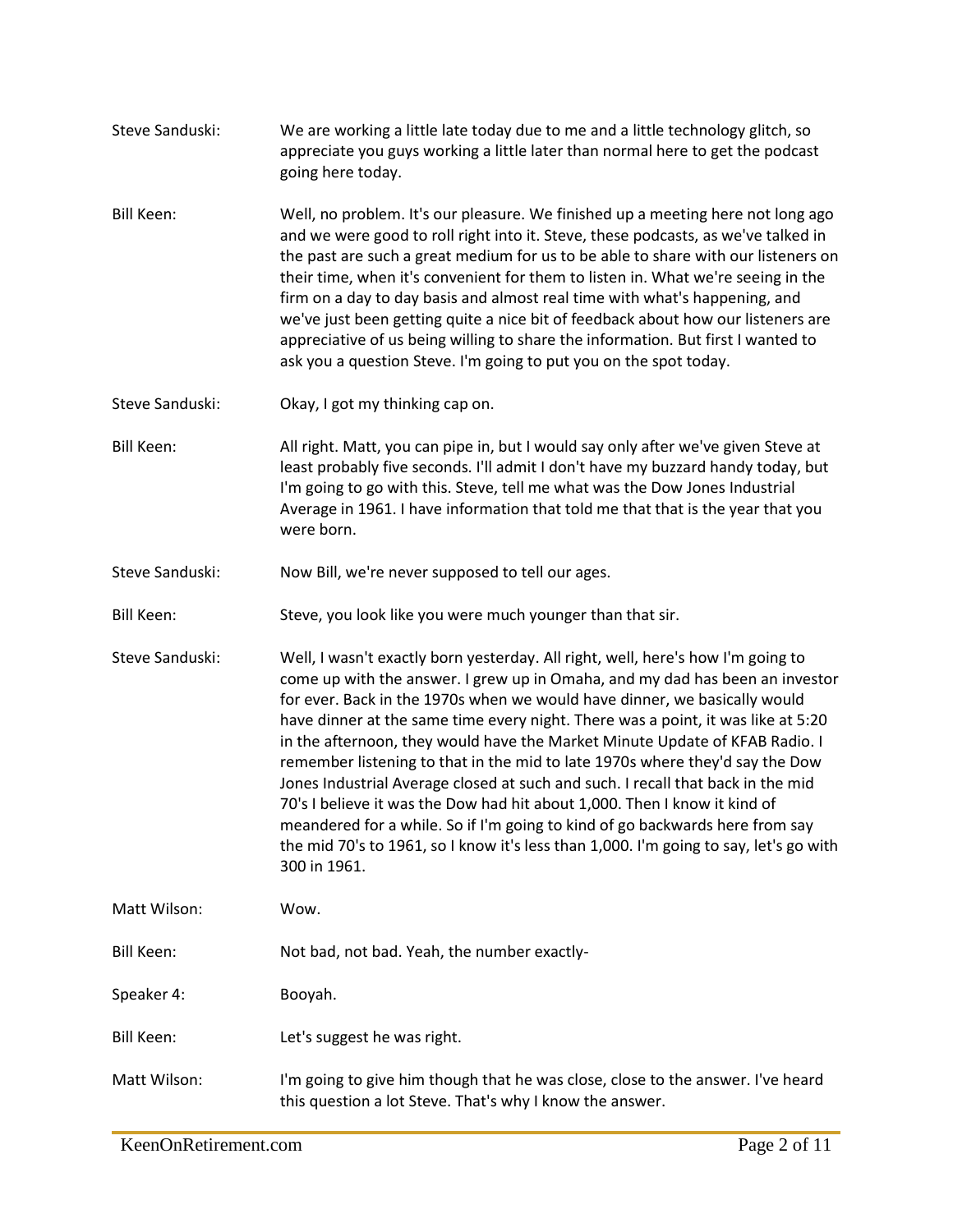| Steve Sanduski:   | Oh okay.                                                                                                                                                                                                                                                                                                                                                                                                                                                                                                                                                                                                                                                                                                                                                                                               |
|-------------------|--------------------------------------------------------------------------------------------------------------------------------------------------------------------------------------------------------------------------------------------------------------------------------------------------------------------------------------------------------------------------------------------------------------------------------------------------------------------------------------------------------------------------------------------------------------------------------------------------------------------------------------------------------------------------------------------------------------------------------------------------------------------------------------------------------|
| <b>Bill Keen:</b> | Was that Jim Cramer, Matt? Is he in the studio today? Did I hear a booyah?                                                                                                                                                                                                                                                                                                                                                                                                                                                                                                                                                                                                                                                                                                                             |
| Matt Wilson:      | I won't claim that he is here.                                                                                                                                                                                                                                                                                                                                                                                                                                                                                                                                                                                                                                                                                                                                                                         |
| <b>Bill Keen:</b> | Okay, all right. Well, it was 616 to start the year 1961.                                                                                                                                                                                                                                                                                                                                                                                                                                                                                                                                                                                                                                                                                                                                              |
| Steve Sanduski:   | Oh okay. I was a little off.                                                                                                                                                                                                                                                                                                                                                                                                                                                                                                                                                                                                                                                                                                                                                                           |
| <b>Bill Keen:</b> | Yes, yeah, a little off but not bad. Now let's go back because this is an exercise<br>that I do with clients and friends of the firm. For us it's so important to provide<br>perspective to folks as they think about how the next 20, 30, 40 years of their<br>life is going to look, making key decisions on retirement dates and asset<br>allocation and rebalancing triggers and just being able to sleep well at night.<br>Perspective is so important.                                                                                                                                                                                                                                                                                                                                           |
|                   | One of the questions I always ask, and the reason I did it based on your<br>birthday, it is because it provides, something relevant to the person in mind. A<br>common year of someone that we would be talking to is a birthday of around<br>1950. The Dow in 1950, now I'll go and give you the answer in the essence of<br>time, was it 200? It was at 200 in 1950. The relevance to this for today is, yes,<br>we're going to talk about some current issues happening in our thinking, but I<br>wanted to put some perspective on the fact that today the market is staying<br>somewhere around 20,500 or so, and it's come from 200 in one 67-year-old<br>person's lifetime. That is a 100 times the market is up, the Dow Jones Industrial<br>Average is up, 100 times. Not 100% but 100 times. |
|                   | Now that's a powerful wealth building mechanism if it's understood. That's what<br>we want to try to do today. We absolutely do not want this to be<br>misunderstood as a market timing, or let's look at the headline and make them<br>sensationalized episode. I've asked Matt to step in the studio like we said here,<br>to talk about the business cycle, some of the economic numbers that are out<br>there, and not just the headlines of the day so we have more of an all-<br>encompassing perspective.                                                                                                                                                                                                                                                                                       |
| Steve Sanduski:   | Well I know I'm interested in that, and I've got some questions for you too. But<br>one thing I wanted to comment on, on what you just said there Bill, about from<br>1950 until today the Dow Jones Industrial Average having risen by 100 times, it's<br>even better than that, because that doesn't include dividends. If people were<br>reinvesting dividends, that would, your dollar value would even be dramatically<br>higher than 100x. So it's really the power of compounding over time. What is it,<br>Ben Franklin that said compounding is like the eighth wonder of the world?                                                                                                                                                                                                          |
| <b>Bill Keen:</b> | For sure.                                                                                                                                                                                                                                                                                                                                                                                                                                                                                                                                                                                                                                                                                                                                                                                              |
| Steve Sanduski:   | It is truly a marvel of math compounding over time.                                                                                                                                                                                                                                                                                                                                                                                                                                                                                                                                                                                                                                                                                                                                                    |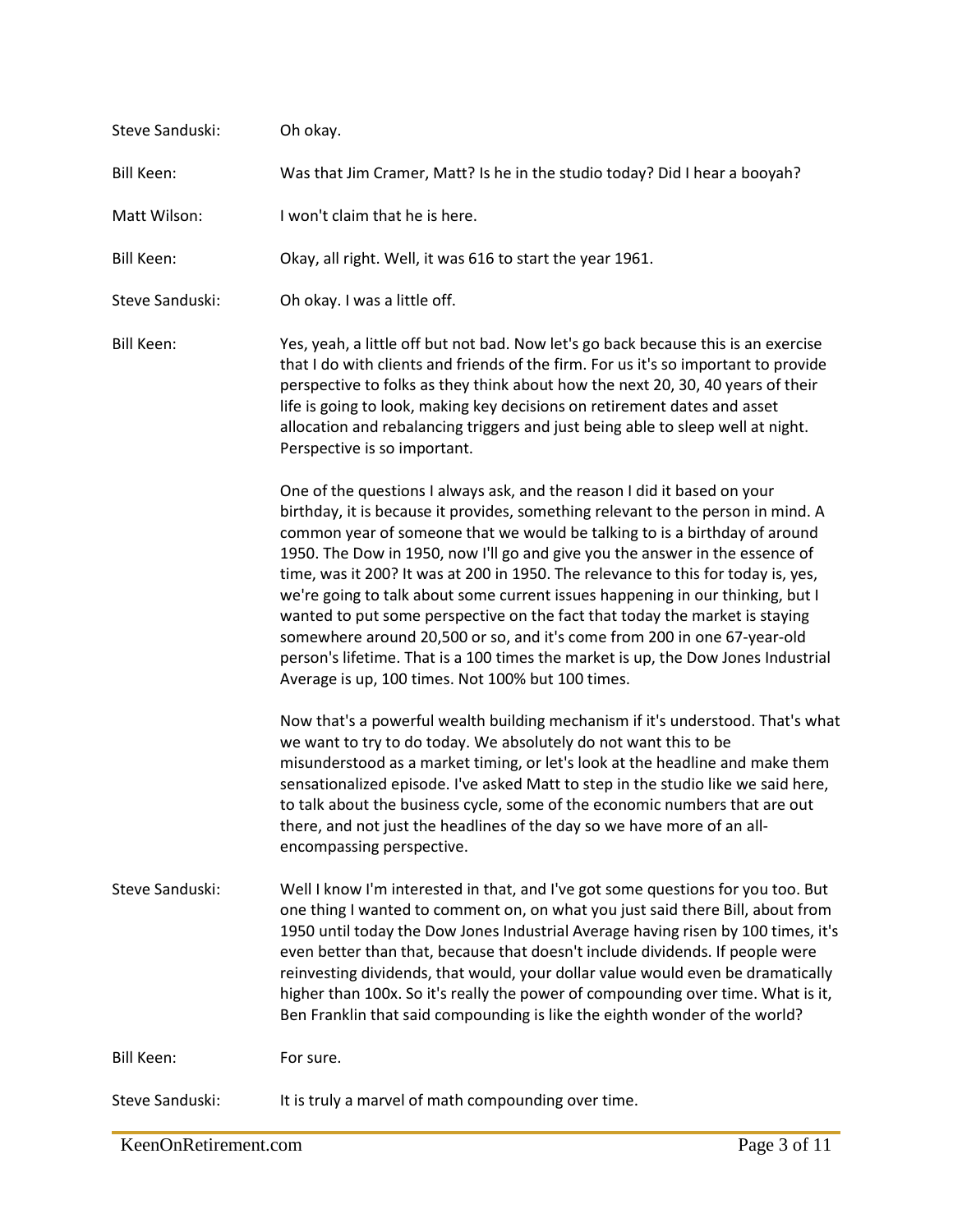| <b>Bill Keen:</b> | That's right. Matt, if you would like to kind of talk a little bit about where we<br>stand today? He does a great job, every year at our annual holiday breakfast. It's<br>out there on one of our episodes, actually video and audio,<br>keenonretirement.com from the 2017 outlook. But I'm asking to basically<br>update some of his numbers and talk about where he sees things today in the<br>context of the actual underlying fundamentals and not just a headline. Although<br>we will talk about headlines, and I know Steve you have some questions for us<br>about the headlines.                                                                                                                                                                                                                                                                                                 |
|-------------------|----------------------------------------------------------------------------------------------------------------------------------------------------------------------------------------------------------------------------------------------------------------------------------------------------------------------------------------------------------------------------------------------------------------------------------------------------------------------------------------------------------------------------------------------------------------------------------------------------------------------------------------------------------------------------------------------------------------------------------------------------------------------------------------------------------------------------------------------------------------------------------------------|
| Matt Wilson:      | Yeah, we get a lot of questions just about the recent run ups since the election. I<br>mean the market, talk about probably surprising. Steve, would you have<br>guessed that after the election, the result that we would have seen in the<br>market performance since then?                                                                                                                                                                                                                                                                                                                                                                                                                                                                                                                                                                                                                |
| Steve Sanduski:   | Well not at all. I know you guys all remember, and we had Greg Valliere on an<br>episode here a while ago as well, and the thought was that if Donald Trump<br>became president, that was going to be bad for the markets. Then I know you<br>guys remember well the night of the election and kind of in the middle of the<br>night or early in the, late in the evening when it appeared that Trump was going<br>to win, the financial futures markets started dropping pretty significantly, and<br>then somehow like in the middle of the night, maybe 2:00 in the morning, it just<br>turned around and it just hasn't really stopped since then. It's pretty amazing<br>how one minute it's like Donald Trump is going to be bad for the market, and<br>then the next minute it's like, "Oh, maybe this is actually going to be good," and<br>we've had a pretty nice ride since then. |
| Matt Wilson:      | The meetings that we had last year, so many of them in the summer leading up<br>to the election were focused on exactly if Trump wins we think there's going to<br>be, this is what clients were, they were reading, we're reading that the market is<br>going to go down 10%. I mean just 100% the opposite thing happened.                                                                                                                                                                                                                                                                                                                                                                                                                                                                                                                                                                 |
| Matt Wilson:      | "Okay, now what do we do now?" We look at it in many different formats. A<br>year today, so the first 100 days of the year, we hear a lot of about first 100 days<br>of the election, first 100 days of the year. The market, the US market is up 5% in<br>the first 100 days of the year. Actually some of our research providers have<br>looked back at this and we've run some data since 1988 looking at the start of<br>the year. Did you know that the average performance is on the first 100 days of<br>the year just going back to 1988?                                                                                                                                                                                                                                                                                                                                            |
| Steve Sanduski:   | Bill, are you going to take a stab at that?                                                                                                                                                                                                                                                                                                                                                                                                                                                                                                                                                                                                                                                                                                                                                                                                                                                  |
| <b>Bill Keen:</b> | The average return for the first 100 days, I'm saying that the average return,<br>okay, if the average return long term is 10% in the equity markets, which it is<br>approximately, then I'm going to say 2.5% for the first 100 days.                                                                                                                                                                                                                                                                                                                                                                                                                                                                                                                                                                                                                                                       |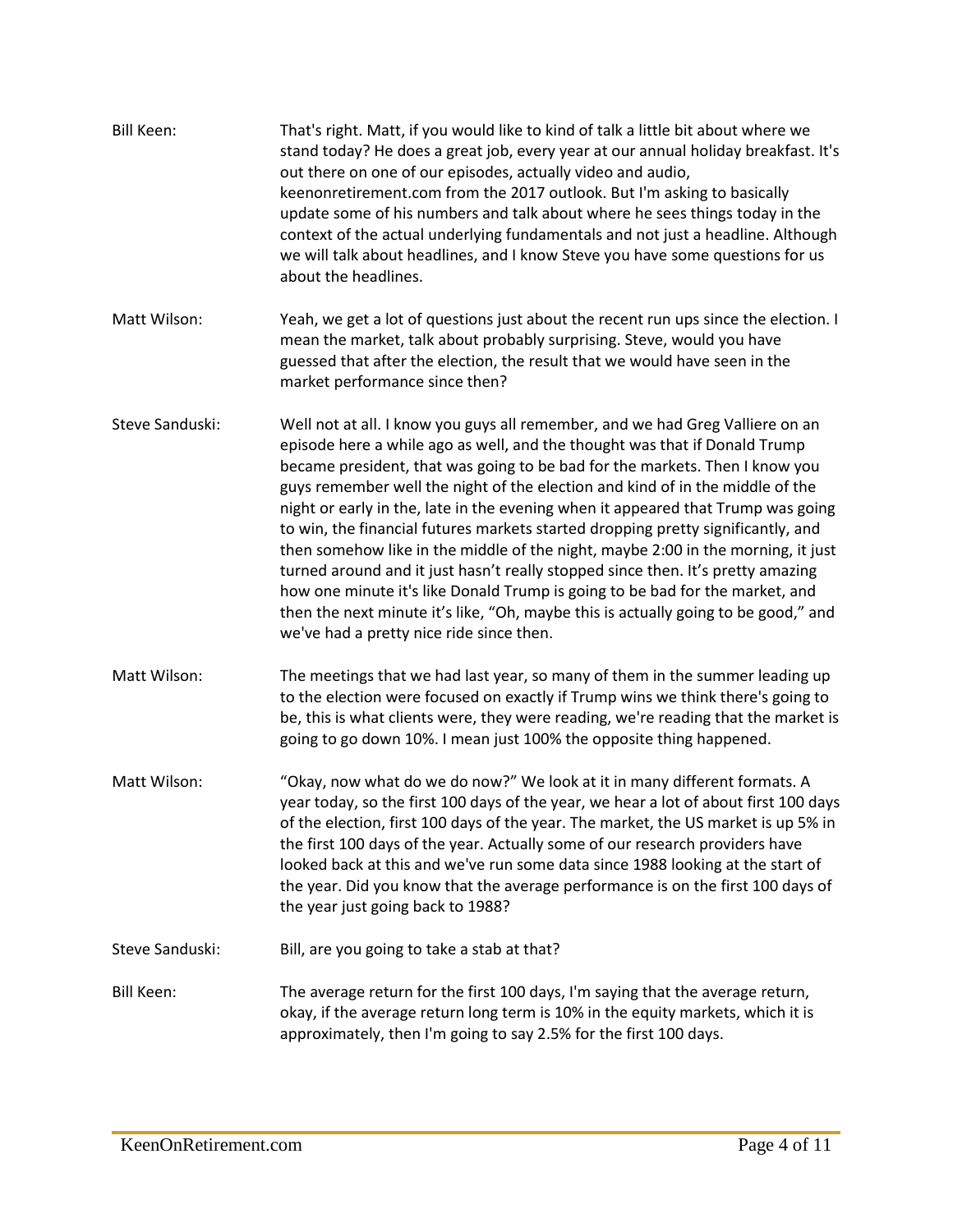| Matt Wilson:      | That's very, very good. I mean 2.7% the average. Percent of the time it's positive<br>in the first 100 days is 66% of the time. We're up 5%, and that has happened 10<br>times since 1988.                                                                                                                                                                                                                |
|-------------------|-----------------------------------------------------------------------------------------------------------------------------------------------------------------------------------------------------------------------------------------------------------------------------------------------------------------------------------------------------------------------------------------------------------|
| <b>Bill Keen:</b> | How did the rest of the year play out? That would be my question. That's our<br>listeners' questions.                                                                                                                                                                                                                                                                                                     |
| Matt Wilson:      | That's right. Then when we look at that and say, "Okay, how does the rest of the<br>year pan out?" Well in 9 out of those 10 times the market is higher and it's<br>significantly higher on average 9.5% for the rest of the year. Not that we're<br>predicting anything from this data, but it just tells us how the year starts has a<br>big impact on how the year ends.                               |
| <b>Bill Keen:</b> | Remember last year Steve, we had to do an episode that was just kind of a<br>calming effect because we were down, I think, didn't we open the year down<br>11%, at least from the prior high late 2015 I think we had the worst open to the<br>year, yeah, maybe barring the Great Depression, other than that it was the<br>worst open to a year ever, and we're not talking about that anymore, are we? |
| Matt Wilson:      | No, it ended up positive for the year. I've looked back at the last time we had a<br>5% start to the year. Do you know what year that was?                                                                                                                                                                                                                                                                |
| <b>Bill Keen:</b> | 2013.                                                                                                                                                                                                                                                                                                                                                                                                     |
| Matt Wilson:      | That's right, 2013.                                                                                                                                                                                                                                                                                                                                                                                       |
| <b>Bill Keen:</b> | This is  Steve, what do you think? I'm coming in strong today, aren't I?                                                                                                                                                                                                                                                                                                                                  |
| Steve Sanduski:   | You are man. I got to find my buttons here.                                                                                                                                                                                                                                                                                                                                                               |
| <b>Bill Keen:</b> | I've been paying attention at least for the recent years.                                                                                                                                                                                                                                                                                                                                                 |
| Matt Wilson:      | 2013, it's not that long ago. 2013 was a very good year in the equity markets.<br>Even though the market was up 30% that year, we had six different periods<br>where the market fell between 3 and 8% throughout the year.                                                                                                                                                                                |
| <b>Bill Keen:</b> | Did you say? So six different times there were what we would call little mini<br>corrections, weren't there, I mean six times?                                                                                                                                                                                                                                                                            |
| Matt Wilson:      | 3 to 8% will get your attention when the market goes down that much. We had<br>a positive 30% that year, but essentially every other month we had a mini<br>market sell off, yeah, anywhere from 3 to 8%.                                                                                                                                                                                                 |
| Bill Keen:        | Wow. This concept of people trying to get in and out of the market and time this<br>is pretty much a sucker's game, isn't it?                                                                                                                                                                                                                                                                             |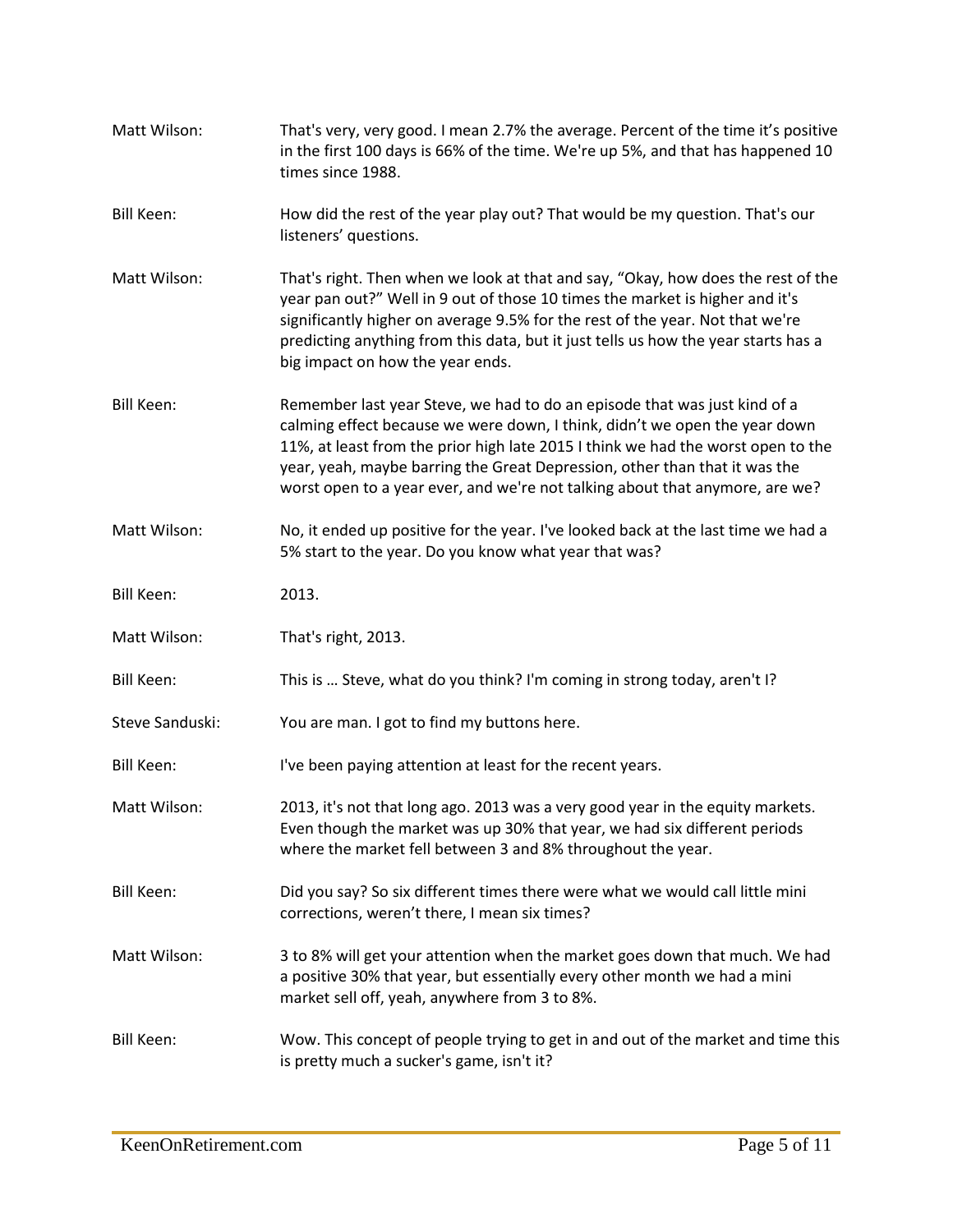| Matt Wilson:      | Well, what it tells us is that it's normal. Volatility is normal, and it's not<br>something to be scared of. But it is something to just be aware of and have a<br>plan for.                                                                                                                                                                                                                                                                                                                                                                                 |
|-------------------|--------------------------------------------------------------------------------------------------------------------------------------------------------------------------------------------------------------------------------------------------------------------------------------------------------------------------------------------------------------------------------------------------------------------------------------------------------------------------------------------------------------------------------------------------------------|
| <b>Bill Keen:</b> | That's right.                                                                                                                                                                                                                                                                                                                                                                                                                                                                                                                                                |
| Matt Wilson:      | On average, I know you shared me some data here recently on what the<br>average intra-year market decline is.                                                                                                                                                                                                                                                                                                                                                                                                                                                |
| <b>Bill Keen:</b> | Yes. It's somewhere between 13 and 14%. We just came out of a client meeting<br>here. A gentleman getting ready to retire a couple, and we're talking about<br>allocations, and we just  Gosh, we talk about the coming corrections, always,<br>because there's always a correction coming. We expect one every year of 10 to<br>14% or so at least. If you go back even longer, about every five years, we have a<br>major market pullback.                                                                                                                 |
|                   | We don't think that's going away. We believe that volatility is here to stay.<br>Frankly, volatility is the price that we pay for the bigger returns. I mean if you<br>can get 10% a year in an equity portfolio but you have to every so often go<br>through a little short term pain to experience the long term return, it's just an<br>understandable trade off that we have to talk about.                                                                                                                                                              |
|                   | I was recently talking with my daughter who just graduated from undergrad at<br>KU. What my deal with my kids are when they make money Steve, when they<br>were going to college and throughout high school, when they had earned<br>income, I would match that, but I wouldn't give it to them. I would put it in a<br>Roth IRA for them. Isn't that a good idea? I mean                                                                                                                                                                                    |
| Steve Sanduski:   | Yeah, that gives them a great incentive, and then when they actually graduate<br>they've got a nice little kitty there for them waiting for them.                                                                                                                                                                                                                                                                                                                                                                                                            |
| <b>Bill Keen:</b> | Well, that's right. That's right. The number that she has right now in a Roth IRA<br>after her years of working is about \$11,000. She's sitting on \$11,000 in Roth and<br>we sat down because I want them to take interest in how do they invest the<br>money, not just rely on me to invest the money. Because the wisdom and the<br>life changing lessons come from them understanding why they're doing what<br>they're doing, and little changes at the front end of a career for a young person<br>can make massive differences down the road.        |
|                   | We made a quick little estimate of if she put all of her Roth IRA in a diversified<br>portfolio of stocks and we ran the numbers out of her, call it a 40 plus year<br>working career, she's early 20s, that \$11,000 would've been north of \$1 million.<br>That's what most people consider the risky choice. But in the safe choice if you<br>put it into a bond let's say at 2 or 3%, thinking that you're being "safe", instead<br>of having north of \$1 million you have 25,000 or 30,000. That's the difference<br>between understanding volatility. |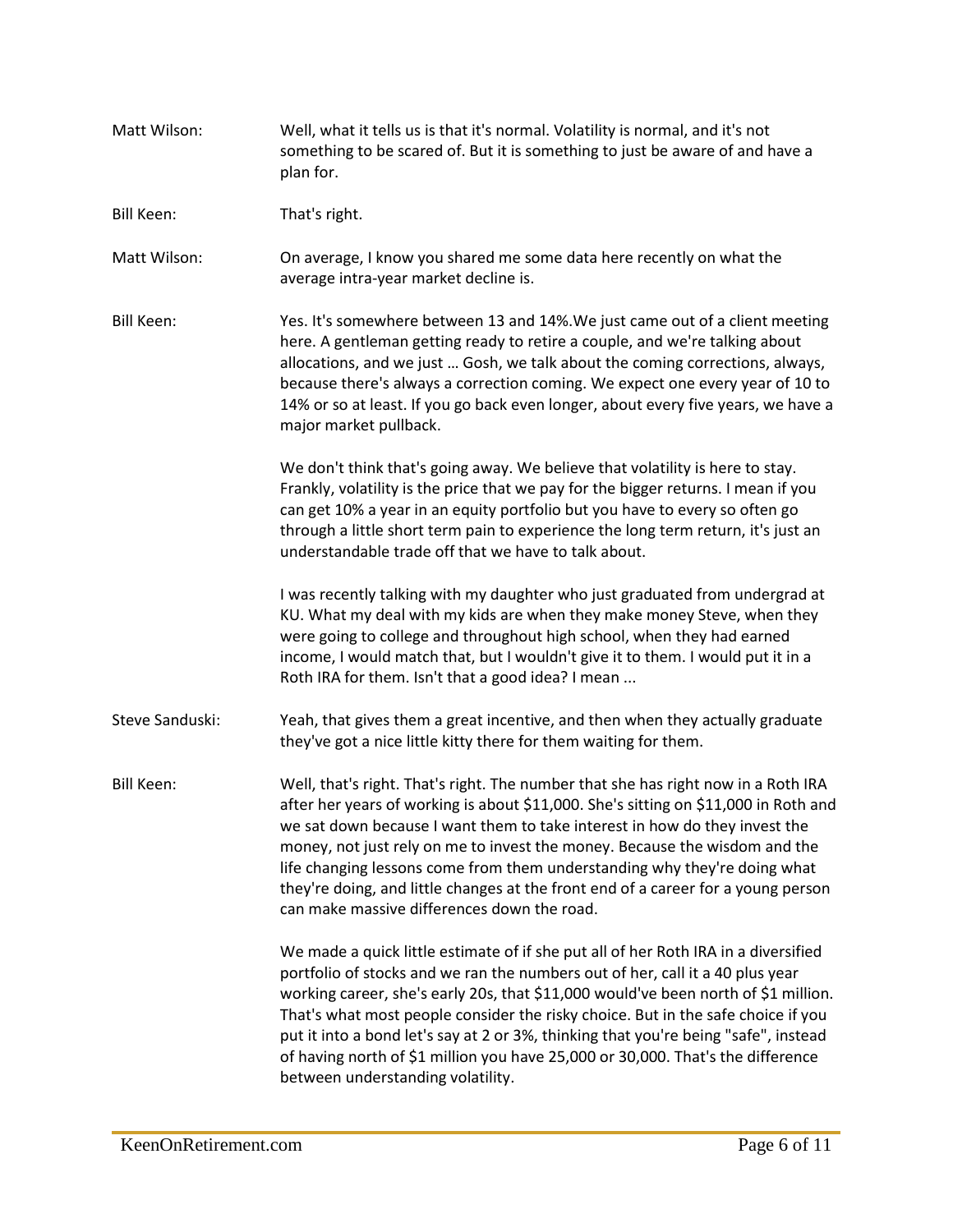That's not even with her adding anything else. That's just putting what she has in there and letting it ride. It's so important, yes, the demographic of our listeners are probably in their 50s and 60s, that are thinking of retirement, but this information applies for everybody long term and under all circumstances. It's really good to go back to the basics and just get a sense for how all this works.

- Matt Wilson: We talk about averages and we look at a lot of market data, so those averages don't necessarily happen every year, just because it's an average. If we had a 13% decline from today, that will put us at 17,800 on the Dow. If that happened, what CBC, your phone, your tablets, your computers, they're all be buzzing and dinging at you that the market crash has started and the Trump administration has completely failed. And it has nothing to do with that. That could happen any time and that probably will happen this year.
- Matt Wilson: Knowing that ahead of time helps us, we'll not make emotional decisions, individual investors are the biggest enemies to themselves.
- Bill Keen: We talk about this, but I've sat down with many people that have deep financial experience, who still get overwhelmed by the emotion of seeing some of their portfolio go down, and they have this fantasy that they think they can sell at the top and get back in anywhere close to the bottom of these corrections we're talking about.

I've been doing this 25 years, and I've counseled thousands of people in 25 years, including myself and my own experience, and I've never, not once seen anyone exit the market at or near the top and get back in anywhere close to a bottom, or below where they where when they got out. Never ever seen it happen. I would suggest that if somebody's computer hasn't figured that out yet, that it would be very, very difficult for anyone to do that. And if somebody has done that accidentally once, I would say to replicate it is impossible.

Listen, and this might be just a little off track but I think it's important for our listeners to hear. Wall Street is a master at creating complexity and confusion, and I believe Wall Street for the last 100 years plus has looked at the individual investor as a sucker. I believe Wall Street has looked at people and played on their fears. There's a whole industry around people making economic prognostications and to feed into this fantasy that somebody can time the market. It just cannot be done and I believe that wholeheartedly.

Now can you understand how it works? Can you have allocations so that when things go down it triggers a rebalance so you're actually buying into the declines up to a parameter and guardrails that we agree on upfront? How about that as an opposite place to be and trying to time things getting in and out? I've seen wealth built over time by people this way and I've seen massive wealth lost by people trying to trade in and out.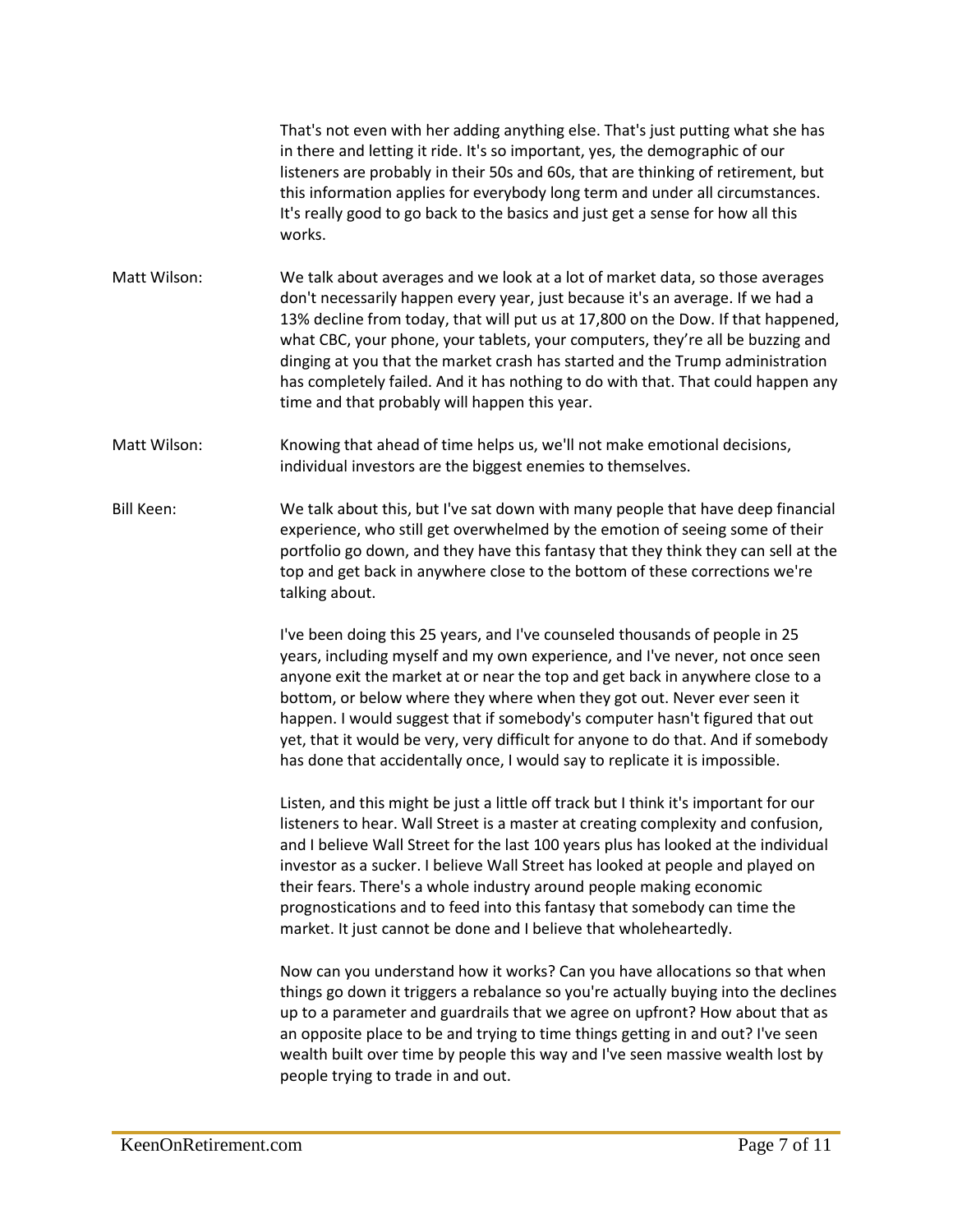| Matt Wilson:      | And even to take it a step further, with the proliferation of social media, the<br>people's narratives that they want to believe are out there. Everyone has an<br>opinion and every website wants you click on it. They're going to just promote<br>whatever it is, whether it's market's going up, market's going down, and then<br>social media, all the internet service providers can now sell all your data. They<br>want that data so they can promote things that are interest to you. If you click<br>on a bunch of articles that say the market's going down, the internet promotes<br>more of that to you.                                                                                                                                                                            |
|-------------------|--------------------------------------------------------------------------------------------------------------------------------------------------------------------------------------------------------------------------------------------------------------------------------------------------------------------------------------------------------------------------------------------------------------------------------------------------------------------------------------------------------------------------------------------------------------------------------------------------------------------------------------------------------------------------------------------------------------------------------------------------------------------------------------------------|
| <b>Bill Keen:</b> | That's right. Matt, tell me about, while we're talking about these things, because<br>I think it's, we're driving home the importance of understanding market cycles<br>and understanding volatility, understanding the long-term returns,<br>understanding that stocks, and equity, securities, the great, the companies of<br>the world are not just poker chips that someone comes in and takes away from<br>us at some point. There's real assets. There's human capital. There's intellectual<br>property. There's services. There are things that create value, and that the<br>market, we talked about this offline a little bit ago, the valuation of the stock<br>market has been almost perfectly correlated with the underlying earnings of the<br>companies that make up the market. |
|                   | So regardless of what the headlines are saying it's all about looking through to<br>the earnings, and things will always trade back to the amount of productivity<br>that they're creating. But when we look at some things in the market we like to<br>talk about, or the economy I should say, we like to talk about consumer<br>confidence, we like to talk about employment, housing and some of those<br>things that are actually some sort of indicator to tell us are we coming up onto a<br>recession at least so we have that information in mind.                                                                                                                                                                                                                                      |
| Matt Wilson:      | Yeah, because you just hit the nail on the head there with the market trades to<br>earnings, and then what drives earnings is where are we in the business cycle.<br>As we are in a expansionary period, the business cycle is growing, corporate<br>earnings are growing. If we were in a pull back or a recessionary cycle, then<br>earnings would be expected to probably retract some, which could drive stock<br>prices down. We look at the economy as a way to just determine where are we<br>in the business cycle, and then what does that mean for us in 2017 for the rest<br>of the year.                                                                                                                                                                                             |
|                   | As we mentioned we're at 5% this year. As the president, the new<br>administration, are they going to be able to push through some of the things<br>that they promised and talked about during the campaigning, and what does<br>that mean for the market for the rest of the year? We focused a lot on the<br>employment markets. Steve, you've been on our discussions with us before, but<br>do you know why we focus so much on the employment markets?                                                                                                                                                                                                                                                                                                                                      |
| Steve Sanduski:   | Well, I would say I think the unemployment rate is about 4.5%. So, if people<br>have jobs, that means they've got money that they can spend. In our economy, I<br>think about two-thirds to 70% of our economic activity is driven by consumer                                                                                                                                                                                                                                                                                                                                                                                                                                                                                                                                                   |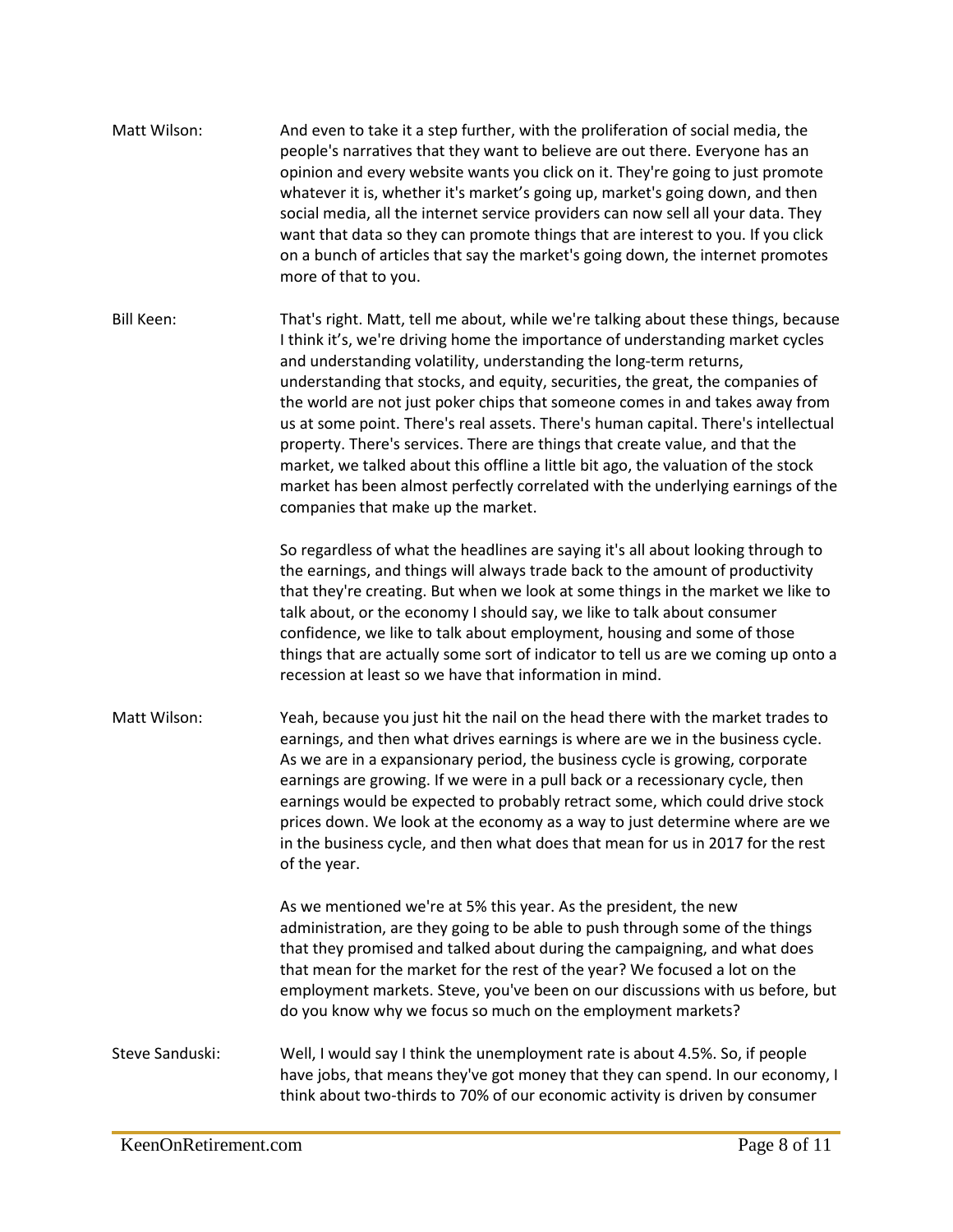spending. So if we've got a lot of people that are employed, they've got some money to go out and spend, which can power the economy. That's what I would … I would say that's what it is.

Matt Wilson: That's it. That's the big driver of the US economy and the GDP here in the US, is the consumer. If consumers are doing well, if they're healthy, that we would expect the economy to do the same. Through the '08, '09 recession we had about eight million jobs lost during that recession. Since then we've had about 15 million jobs added. We're net positive seven million jobs since the last recession, and then we continue month over month to add more jobs.

Steve Sanduski: Yeah, that's a pretty amazing number when you think about it. Now I do have a question for you Matt, though. We talked about how in the middle of the night during the election back in November that the futures market just turned around from a big drop to a big gain when people just for whatever reason on dime they decided, okay, Trump had talked about he is going to significantly lower taxes for individuals, lower taxes for businesses, he was going to significantly cut regulations for companies to make it more easy to do business, he was going to have a big infrastructure built where he was going to spend a trillion dollars on building the infrastructure, so investors started to think, "Well, gosh, if he actually gets all these things done, that's going to be amazing for the economy."

> Now, so here we are, we're more than 100 days into the presidency, looking like maybe it's going to be a little bit harder to get some of these things done, or maybe it's going to take a little bit longer than expected. My question to you is, how much of the nice increase we've had in the financial market since November have, do you think, have been due to people expecting that Trump's economic agenda is going to get implemented, and if for some reason things maybe take longer than expected or maybe they don't actually get implemented in the way people thought, how might that affect the market? I know this is going to be an opinion, but I'm just curious what your thoughts are as far as how much of the run is due to optimism about Trump's economic policy versus just the underlying fundamentals of the economy actually looking okay?

Matt Wilson: Just the initial reaction was definitely anticipation of maybe a more favorable business environment, lower taxes for corporations, lower taxes for individuals, and the market definitely was fueled by that discussion. Now since then you might see some struggles on some of those things happening, but that doesn't necessarily mean the market it's just going to go back to where it was, because either they'd didn't pass or they took longer than expected. Just digging deeper into the economy and saying, "Okay, is the economy showing signs of weakness too," which it's not. As I mentioned the employment markets are strong, the unemployment rate hit 4.5%, labor force participation rate is continuing to improve. I mean the trends are what we look at, so it's not the absolute numbers and where they were in the past. It's what direction are we headed. Are we improving or are we going the other direction? I mean don't know about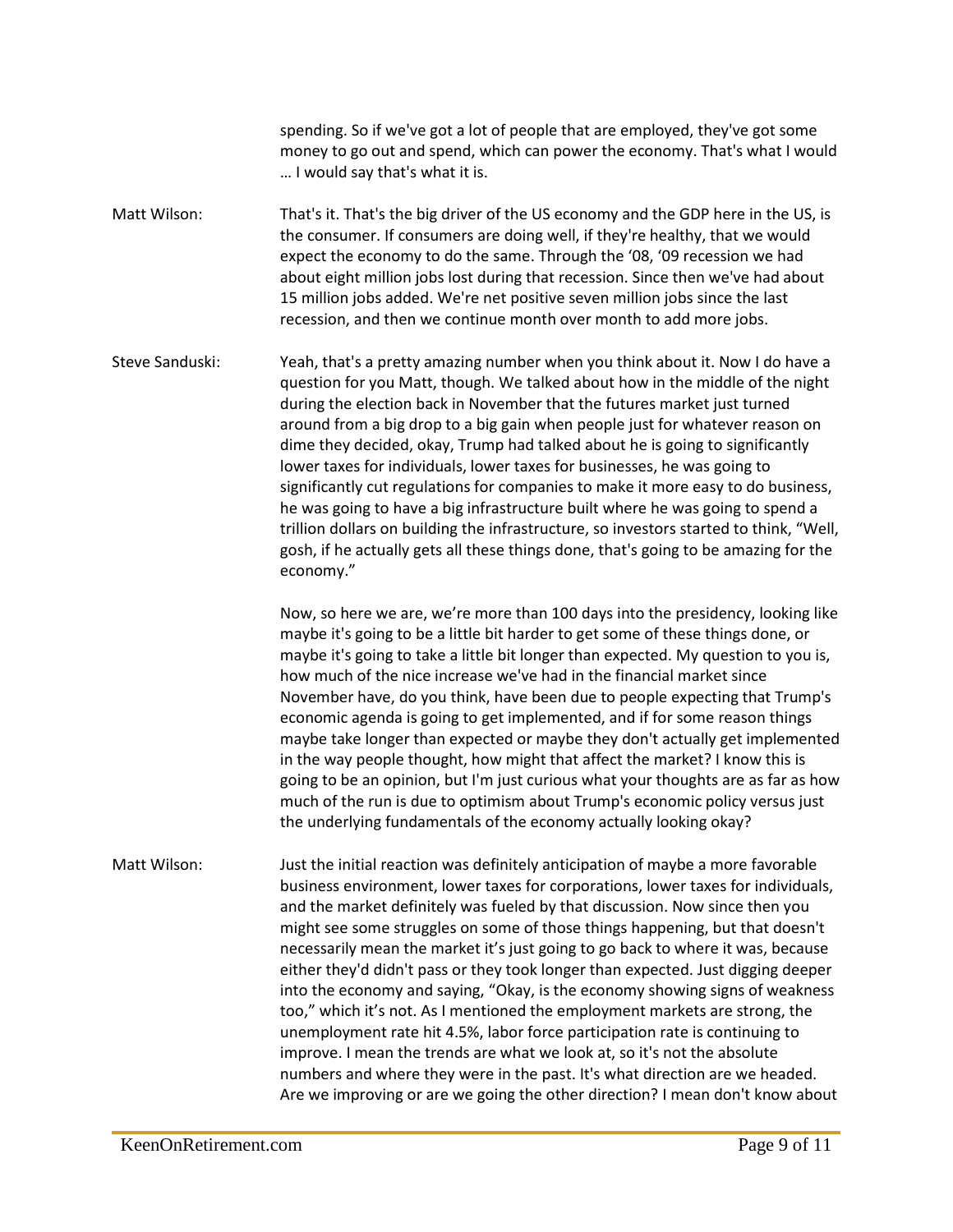real estate up where you're at Steve, but real estate here in Kansas City is, it's pretty hot now.

Steve Sanduski: Yeah, the housing up here in Wisconsin is actually pretty strong as well, and particularly in maybe the starter home market to mid-size market I think is pretty strong. The high-end market is not super strong. It's taken a little while for that to come back, but certainly the starter to mid-size home market is doing well. Also, talking to an architect here recently, he said that people are not necessarily building the big mansions anymore, that the sweet spot is really homes maybe in the 2,500-square foot range to 3,000 square foot ranges more of a sweet spot these days.

Matt Wilson: Yeah, we're seeing that here locally as well. Part of it is because of the recession the inventory of houses, they're just not as many of them because so many builders didn't make it through that, but then to the first-time home buyers, all the millennials are starting to look at homes, and the cost to build a new house is probably twice the cost it is to buy an existing house, and so they are with low interest rates, they are just buying everything up here in Kansas City. I mean we've had almost everybody we talk to, if they've priced their house right, it's same day multiple offers.

> Now we don't think that's a bubble. The first question we usually get is, "Oh, man, is that a bubble," and I don't think so. There's a lot of pent-up-demand that's just, it's taken a while to work through the system. Here's a couple other data points on just the health of the consumer. Household assets are seven times liabilities right now. The debt levels that consumers have aren't increasing. Assets are continuing to grow and expand as we've just said with the house prices are going up, and then the job market strong too, which those are just two very, very good leading indicators for the health of the economy and why we're positive and bullish on the market going forward for the rest of this year.

- Steve Sanduski: Excellent. Well guys, a lot of good ideas, good thoughts there. Bill and Matt, you guys have any final thoughts as we wrap up?
- Bill Keen: Well, I thank you Matt for covering some of that data that we do look at when we evaluate things. I just want to remember that every new president falters in the early days, and Trump is no exception. I don't know if you remember Steve, Bill Clinton tried and failed to pass a major health care overall right when he took office, and Bush, George H. W. Bush telling the nation that he hates broccoli. Do you remember that, sending commodity prices into a spiral? Do you remember that?
- Steve Sanduski: I do, I do, yeah. I remember him, remember Clinton. Yeah, it's oftentimes a rocky start for a new president, it's obviously a huge responsibility, and in Trump's case he really didn't have much political experience or zero political experience, so it was all new world for him.